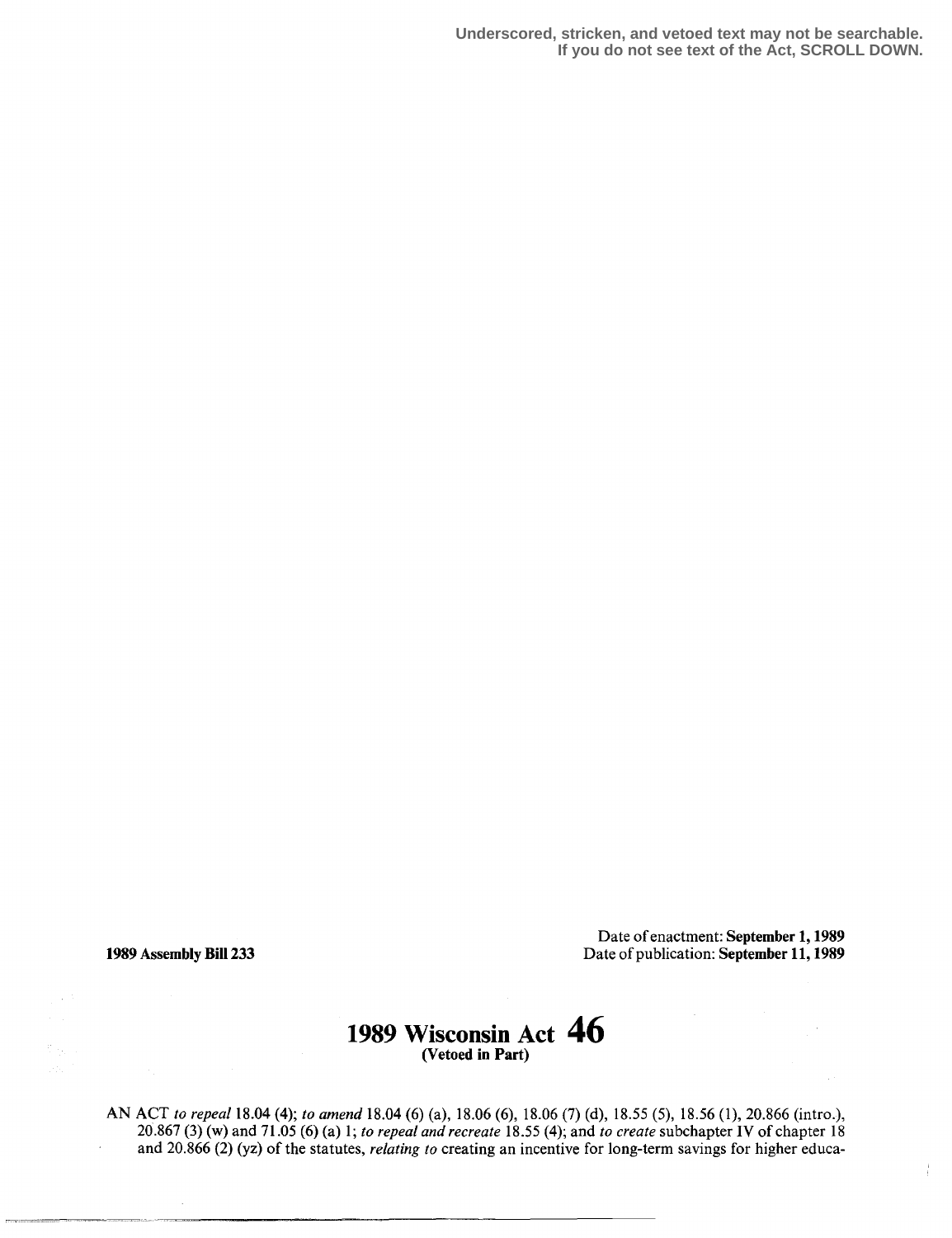-759- 89 WisAcT 46 **Underscored, stricken, and vetoed text may not be searchable. If you do not see text of the Act, SCROLL DOWN.**

tion, granting bonding authority, providing a tax exemption'and making an Vetoed appropriation. m Part

The people of the state of Wisconsin, represented in senate and assembly, do enact as follows.

SECTION 1. 18.04 (4) of the statutes is repealed.<br>SECTION 2. 18.04 (6) (a) of the statutes is  $18.04$  (6) (a) of the statutes is amended to read:

18.04  $(6)$  (a) Public debt contracted for any of the  $p$ urposes under subs.  $(1)$  and  $(5)$  may include public debt contracted to fund interest, accrued or to accrue, on the public debt and to fund reserve funds for the public debt.

SECTION 3. 18.06 (6) of the statutes is amended to read:

18.06 (6) EXERCISE OF AUTHORITY. Public debt may be contracted and evidence of indebtedness issued therefor under one or more authorizing resolutions, unless otherwise provided in the resolution, at any time and from time to time, for any combination of purposes, in any specific amounts, at any rates of interest, at any price or percentage of par value, for any term, payable at any intervals, at any place, in any manner and having any other terms or conditions deemed necessary or useful. A resolution authorizing the contracting of public debt may provide that the public debt bear interest at variable or fixed rates, bear no interest, bear interest payable at any time or bear interest payable only at maturity or upon redemption prior to maturity. Unless sooner exercised and unless a shorter period is provided in such resolution, every authorizing resolution shall expire one year after the date of its adoption.<br>SECTION 4. 1.

 $18.06$  (7) (d) of the statutes is amended to read:

<sup>18</sup> .06 (7) (d) The public debt may bear interest at variable or fixed rates as provided in or pursuant to the resolution authorizing the contracting of the public debt or, if the resolution so provides, may bear no interest, bear interest payable at any time or bear interest payable only at maturity or upon redemption prior to maturity.

SECTION 5. 18.55 (4) of the statutes is repealed and recreated to read:

18.55 (4) NO MINIMUM ISSUANCE PRICE. Revenue obligation bonds may be sold at any price or percentage of par value.

SECTION 6. 18.55 (5) of the statutes is amended to read:

<sup>18</sup> .55 (5) EXERCISE OF AUTHORITY. Money may be borrowed and evidences of revenue obligation issued therefor pursuant to one or more authorizing resolutions, unless otherwise provided in the resolution or in this subchapter, at any time and from time to time, for any combination of purposes, in any specific amounts, at any rates of interest, for any term, payable at any intervals, at any place, in any manner and having any other terms or conditions deemed necessary or useful . Revenue obligation bonds may bear interest at variable or fixed rates, bear no interest or bear interest payable only at maturity or upon redemption prior to maturity. Unless sooner exercised or unless a shorter period is provided in the resolution, every authorizing resolution, except as provided in s. 18 .59 (1), shall expire one year after the date of its adoption.

SECTION 7. 18.56 (1) of the statutes is amended to read:

<sup>18</sup> .56 (1) The commission may authorize, for any of the purposes described in s. 18 .53 (3), the issuance of revenue-obligation bonds. The bonds shall bear-interest payable semiannually (except that the first interest payment may be due not exceeding 18 months after the date of the bonds) and shall mature at such times any time not exceeding 50 years from the date thereof as the commission shall determine. The bonds shall be payable only out of the redemption fund provided under sub. (5) and each bond shall contain on its face a statement to that effect. Any such bonds may contain a provision authorizing redemption, in whole or in part, at stipulated prices, at the option of the commission and shall provide the method of redeeming the bonds. The state and a contracting party may provide in any contract for purchasing or acquiring a revenue-producing enterprise or program, that payment shall be made in such bonds.

SECTION 8. Subchapter IV of chapter 18 of the statutes is created to read:

> HIGHER EDUCATION BONDS CHAPTER 18 SUBCHAPTER IV

18.81 Definitions. In this subchapter:

(1) "Commission" means the building commission.<br>(2) "Eligible educational institution" means a "Eligible educational institution" means a regionally accredited, nonprofit, postsecondary educational institution.

(3) "Higher education bond" means obligations designated by the commission under s. 18 .82.

18.82 Bond designation. The commission may designate any obligation authorized and issued under subch. I or II as a higher education bond.

18.822 Debt requirements. The authorizing resolution for an obligation under this subchapter shall require that all of the following conditions be met:

(1) The terms of the obligation are structured to encourage ownership by as many individuals as possible .

(2) JOR CONTACTOR NE CONSANO A RESOUTED. Vetoed  $\sqrt{3}$ . The evidences of the obligation are issued in in Part denominations of not more than \$1,000.

18.83 Redemption.  $\mathbb{N}$  The commission may pro-Vetoed vide that higher education bonds may be presented for in Part payment before maturity to any eligible educational institution for tuition, fees and other educationally related costs owed that eligible educational institution plus an allowance for other educationally related costs